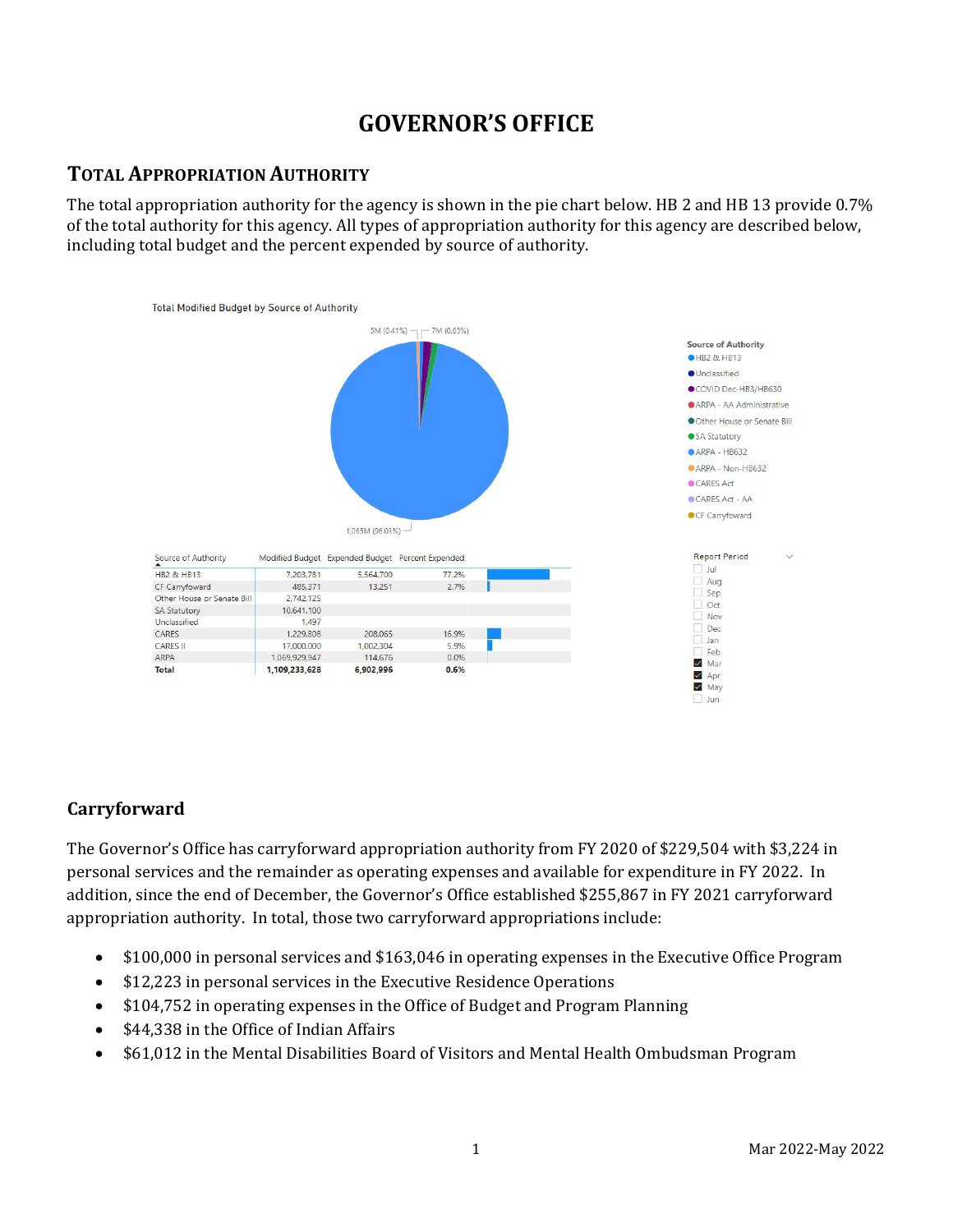As of the end of May, the Executive Residence Operations expended all of its carryforward appropriations and the Executive Office Program expended \$1,028 of its operating appropriations. None of the other programs have expended their appropriations.

# **Other Bills**

### *HB 13 – Pay Plan*

The 2021 Legislature included \$1.8 million in funding to the Governor's Office (\$1.0 million general fund, \$500,000 state special revenue, \$250,000 federal special revenue, \$50,000 proprietary) for a personal services contingency for state agencies that:

- Did not have personnel vacancies occur
- Had retirement costs that exceeded agency resources
- Had other personal services contingencies that required additional authority

As of May 31, 2022, the Governor's Office has not expended any of this funding.

#### *SB 191 – Revise State Finance Laws*

The 2021 Legislature appropriated \$1.5 million in general fund and \$1.0 million in state special revenue to the Office of Budget and Program Planning in the Governor's Office for allocations to state agencies, mainly for costs of enacted legislation that did not include appropriations to the agencies. The following chart shows the allocations as of May 31, 2022 that occurred for FY 2022.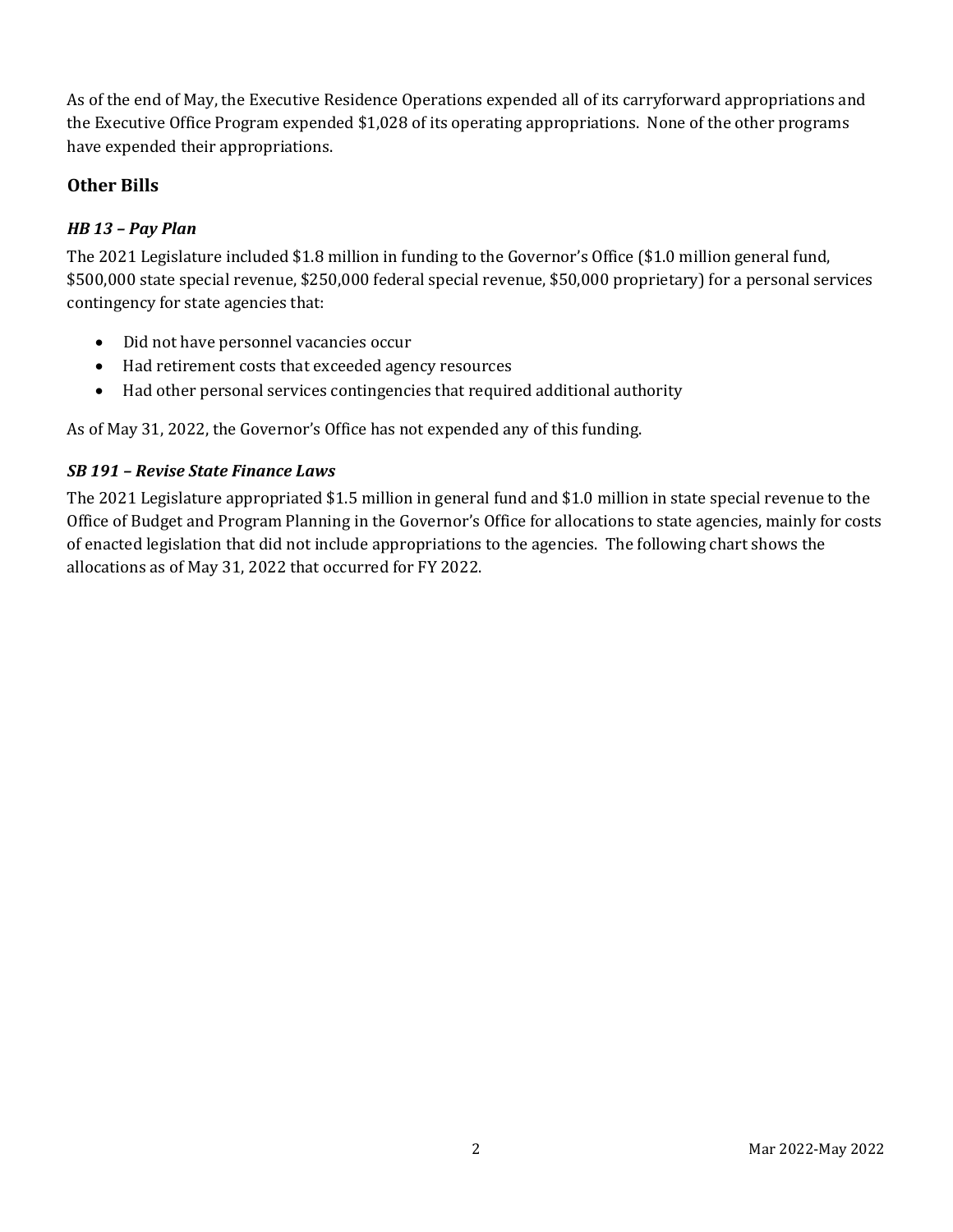|                                                | SB 191                                                                                                             |                              |           |
|------------------------------------------------|--------------------------------------------------------------------------------------------------------------------|------------------------------|-----------|
|                                                | Appropriation Allocations to State Agencies                                                                        |                              |           |
| Agency                                         | Purpose                                                                                                            | Fund                         | FY 2022   |
| Section A - General Government                 |                                                                                                                    |                              |           |
| <b>Commissioner of Political Practices</b>     | SB 224 Campaign Finance Laws                                                                                       | General Fund                 | \$12,000  |
| <b>Commissioner of Political Practices</b>     | SB 319 Revise Campaign Finance Laws                                                                                | General Fund                 | 12,000    |
| Department of Revenue                          | HB 279 Tax Credit Scholarship                                                                                      | General Fund                 | 15,600    |
| Department of Revenue                          | HB 298 Revise Information on Property Valuation                                                                    | General Fund                 | 49,500    |
| Department of Revenue                          | HB 525 Alcohol Concession Agreements                                                                               | General Fund                 | 12,700    |
| Department of Revenue                          | HB 705 Revise Alcohol and Gaming Laws                                                                              | General Fund                 | 107,500   |
| Department of Revenue                          | SB 51 Exempt Fiber from Property Tax                                                                               | General Fund                 | 65,494    |
| Department of Revenue                          | SB 126 Property Valuation Appeal Process                                                                           | General Fund                 | 33,000    |
| Department of Revenue                          | SB 320 Revise Laws on Alcohol Delivery                                                                             | General Fund                 | 13,000    |
| Department of Administration                   | Agency Business Performance Manager                                                                                | General Fund                 | 110,000   |
| Department of Labor & Industry                 | HB 198 Workers' Compensation Death Benefits                                                                        | <b>State Special Revenue</b> | 2,692     |
| Department of Labor & Industry                 | HB 210 License Speech Pathologist and Audiology                                                                    | <b>State Special Revenue</b> | 24,971    |
| Department of Labor & Industry                 | HB 217 License Genetic Counselors                                                                                  | <b>State Special Revenue</b> | 51,762    |
| Department of Labor & Industry                 | HB 276 Board of Behavioral Health                                                                                  | <b>State Special Revenue</b> | 4,158     |
| Department of Labor & Industry                 | HB 495 Licensing Healthcare Providers                                                                              | <b>State Special Revenue</b> | 2,480     |
| Department of Labor & Industry                 | HB 593 Board of Barbers and Cosmetology                                                                            | <b>State Special Revenue</b> | 10,119    |
| Department of Labor & Industry                 | HB 702 Prohibit Discrimination on Vaccine Status                                                                   | General Fund                 | 98,694    |
| Department of Labor & Industry                 | SB 39 Sexual Offender Evaluation and Treatment                                                                     | <b>State Special Revenue</b> | 27,912    |
| Department of Labor & Industry                 | SB 106 License Veterinarian Techs                                                                                  | <b>State Special Revenue</b> | 27,415    |
| Department of Labor & Industry                 | SB 374 Dispensing Drugs by Practitioners                                                                           | <b>State Special Revenue</b> | 6,150     |
| Department of Labor & Industry                 | SB 396 Boiler Licensing                                                                                            | <b>State Special Revenue</b> | 1,176     |
| <b>Total Section A</b>                         |                                                                                                                    |                              | 688,323   |
| Section B - Public Health and Human Services   |                                                                                                                    |                              |           |
|                                                | Department of Public Health & Human Servic HB 57 Child Protection Specialist Placements in Congregate General Fund |                              | 16,526    |
|                                                | Department of Public Health & Human Servic HB 459 Certification of Child Protection Specialists                    | General Fund                 | 41,731    |
| <b>Total Section B</b>                         |                                                                                                                    |                              |           |
|                                                |                                                                                                                    |                              | 58,257    |
| Section C - Natural Resources & Transportation |                                                                                                                    |                              |           |
| Department of Environmental Quality            | HB 116 Indoor Meth Cleanup Standards                                                                               | General Fund                 | 47,115    |
| Department of Environmental Quality            | SB 358 Numeric Nutrient Standards                                                                                  | General Fund                 | 83,352    |
| Department of Environmental Quality            | SB 358 Numeric Nutrient Standards                                                                                  | <b>State Special Revenue</b> | 0         |
|                                                |                                                                                                                    |                              | 130,467   |
| Total SB 191 Allocation to Agencies            |                                                                                                                    |                              | \$877,047 |
| <b>Total General Fund</b>                      |                                                                                                                    |                              | 718,212   |
| <b>Total State Special Revenue</b>             |                                                                                                                    |                              | 158,835   |

Currently, the Governor's Office has \$238,361 in general fund and \$703,764 in state special revenue that has not been allocated in either year of the biennium.

SB 191 included language allowing the allocated funds to be included in the base budget for the 2025 biennium. The Governor's Office has allocated \$543,427 in general fund and \$137,401 in state special revenue of SB 191 in FY 2023, these transfers of authority will increase the receiving agency's base budget.

#### *COVID-19 Authority*

The following chart is provided to allow the legislature to examine the funding that is available to the agency for COVID-19 impacts.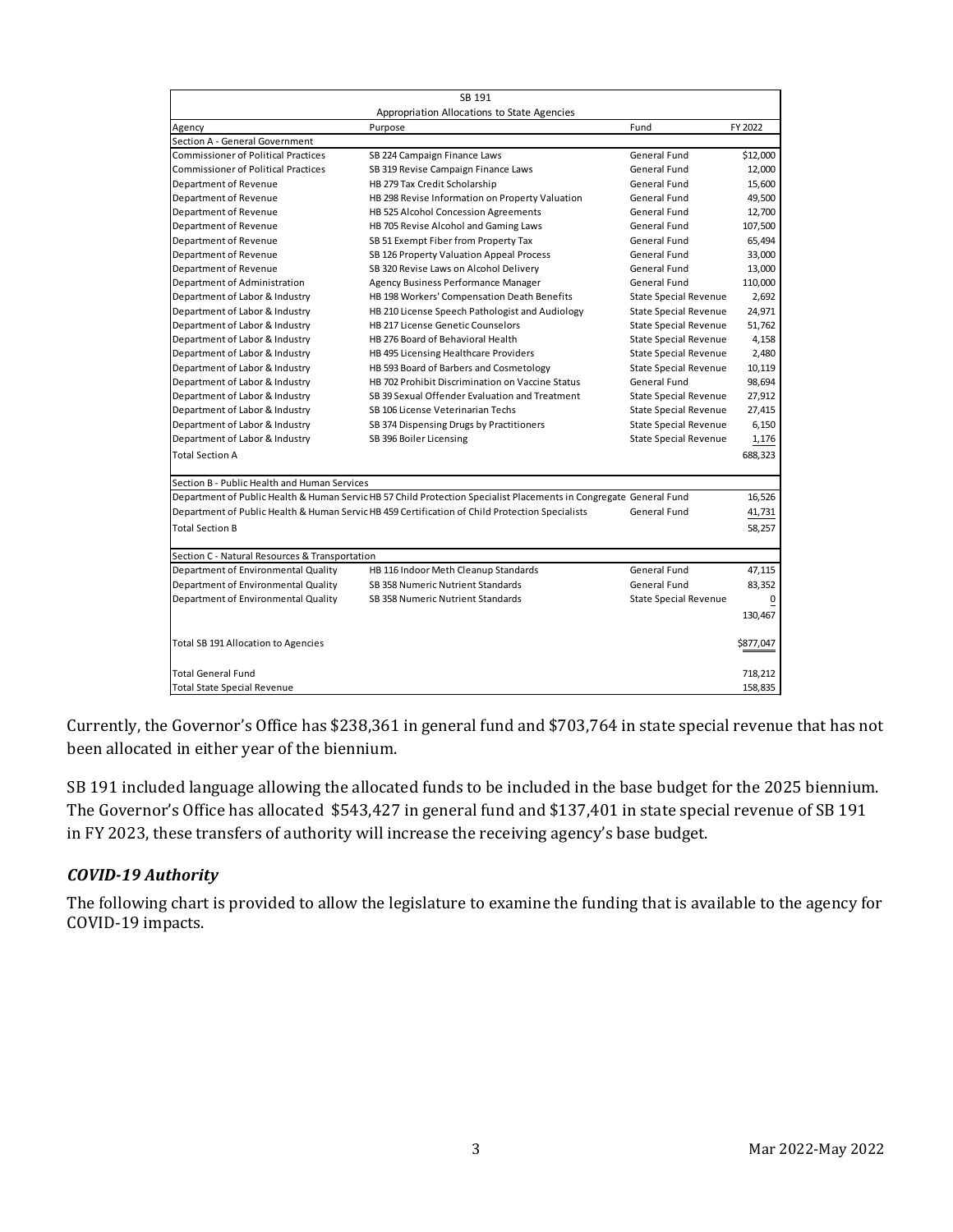

The preceding figure includes all funds budgeted in the Governor's Office. The funds shown in blue in FY 2022 that are below the black line are mainly due to a transfer of \$213.9 million in ARPA appropriations to the Department of Commerce. It should be noted that spending recorded in the Governor's Office does not include transfers that are made for cash flow purposes between federal funds.

The Governor's Office distributed the funds to state agencies for ARPA related expenditures. To more accurately reflect the spending, the expenditures have been removed from the chart in the Governor's Office and included in the charts of the state agency that made the expenditures.

The following narrative describes the sources and spending associated with the COVID funds.

# Coronavirus Relief Fund (CRF)

In FY 2020, the Governor's Office utilized \$58,037 in CRF funding for expenses due to the pandemic including operating expenses related to the use of virtual meetings, social distancing tools, and cleaning supplies.

#### Governor's Emergency Education Relief Fund

The CARES Act included \$8.8 million for the Governor's emergency education relief funds enacted in March 2020. Federal law required that the funds be provided to help local education agencies respond to changes in student needs due to COVID-19. During FY 2021, \$8.4 million of the funds were transferred to the Montana University System, the School for the Deaf and Blind, and the Department of Labor and Industry with the remaining \$0.4 million available for expenditure in FY 2022. Through the end of May, \$255,065 or 60.4% has been expended.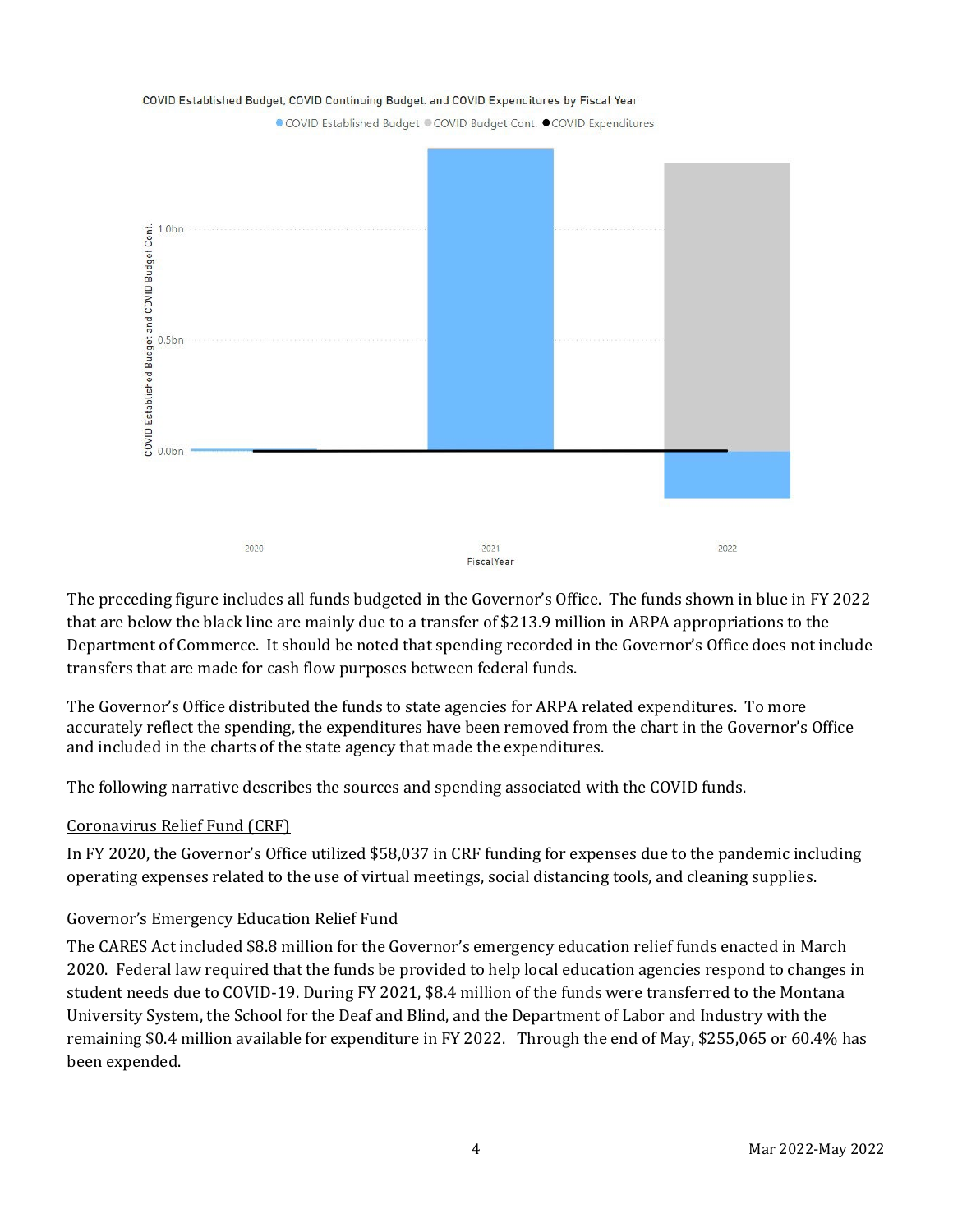### HB 630/HB 3

The 2021 Legislature enacted HB 3, the supplemental appropriations bill, which provided additional funding for the Office of Budget and Program Planning including:

- \$650,000 in authority to spend investment earnings generated by the \$1.25 billion in Coronavirus Relief Act funds. This funding was not expended in FY 2021 and is available for expenditure in FY 2022. Investment earnings in FY 2022 were \$599,703 which have been transferred to other agencies
- \$17.0 million in authority to spend the Governor's emergency education relief funds provided in the Coronavirus Response and Relief Supplemental Appropriations Act. This funding was not expended in FY 2021 and is thus available in FY 2022. These funds are available through September 30, 2023. As of May 31, 2022, \$1,002,304 has been granted to education entities

#### HB 632 - American Rescue Plan Act (ARPA)

The 2021 Legislature enacted HB 632 to appropriate federal funds provided in the American Rescue Plan Act (ARPA) of 2021. The Office of Budget and Program Planning received the following appropriations beginning in FY 2021:

- Broadband \$275,000,000
- Water & sewer \$462,689,925
- Economic transformation, stabilization, and workforce \$150,000,000
- Nursing home payments, provider rate study, Judicial Branch, Legislative Services Division, and Office of Budget and Program Planning – \$22,394,721
- Local coronavirus funding \$81,800,000
- Capital projects \$119,300,000
- Housing \$213,859,768
- Non-public schools \$12,100,000

Through the end of FY 2021, \$58.1 million of the ARPA funds have been expended. The remaining \$1.28 billion in ARPA funds are available for expenditure. Generally, funds must be obligated by December 31, 2024, and expended by December 31, 2026. The Governor's Office has transferred funding to state agencies administering the various functions. The expenditure of the funds is discussed in the relevant state agency budget reports.

#### **Statutory Appropriations**

At the beginning of FY 2022, the Governor's Office had \$10.6 million in federal coronavirus relief funds remaining of the original \$1.25 billion authorized in the CARES Act. The funds are designated as statutory appropriations on the state's financial system. The Governor's Office distributed the funds to state agencies for COVID-19 related expenditures. As of May 31, 2022, all of the funds have been expended by the state agencies. To more accurately reflect the spending, the expenditures have been removed from the chart in the Governor's Office and included in the charts of the state agency that made the expenditures.

#### **Unclassified**

Per 39-71-403(1)(b)(iv), MCA, when workers' compensation premiums are lower than the previous year, state agencies shall reduce personal services appropriations by the amount of the premium reduction. To track the changes in appropriation authority, total appropriation is not reduced, instead the Governor's Office of Budget and Program Planning (OBPP) requires state agencies to: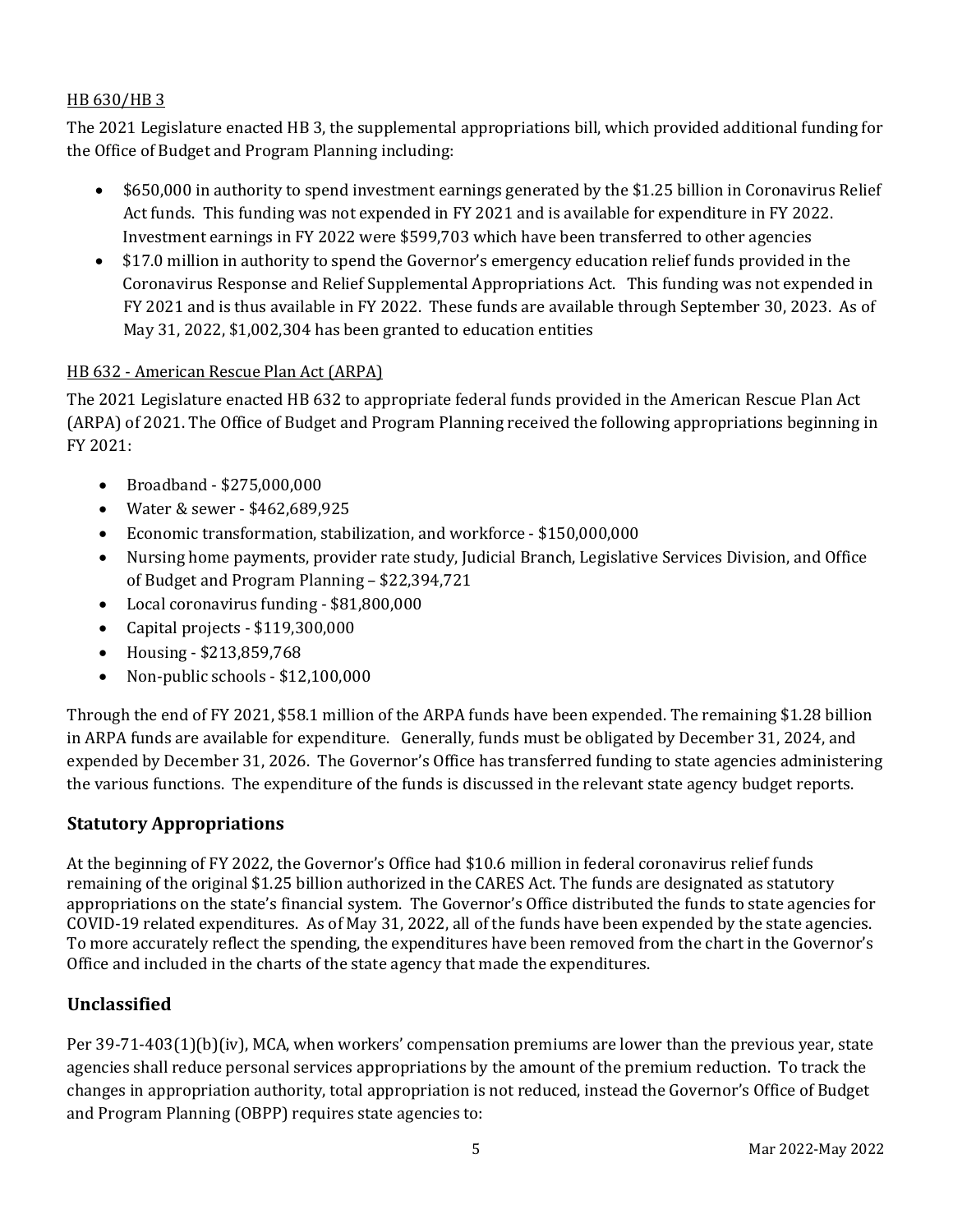- Reduce HB 2, statutory, and proprietary appropriations
- Create a separate offsetting entry on the financial statements in the same amount using an identifying number for workers' compensation entries

The offsetting entries are identified as "frozen" appropriations, which means the appropriations will not be spent unless authorized by OBPP. The Governor's Office reduced personal services appropriations by \$1,497 for workers' compensation premium savings.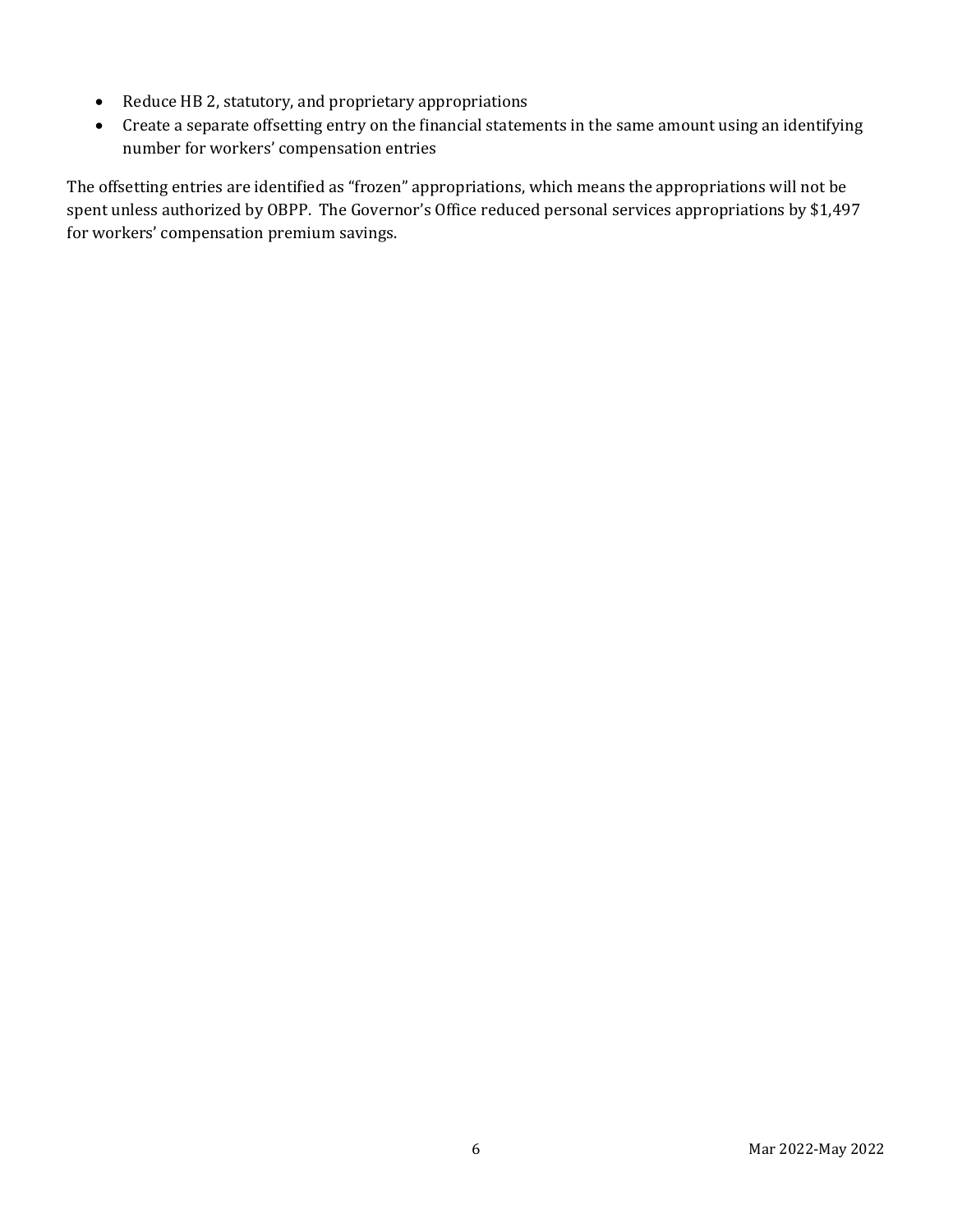# **HB 2 BUDGET MODIFICATIONS**

The following chart shows the HB 2 budget as passed by the legislature, including the pay plan, and the HB 2 modified budget from March 1, 2022 through May 31, 2022. Net modifications to the budget include operating plan changes from one expenditure account to another, program transfers, reorganizations, and agency transfers of authority. The positive modifications and negative modifications are shown by program, expenditure account, and fund type.

#### Legislative Budget Compared to Modified Budget - HB 2 Only

| Agency Name                           | March Modified<br><b>Budget</b> | June Modified<br><b>Budget</b> | Net Modifications |  |
|---------------------------------------|---------------------------------|--------------------------------|-------------------|--|
| $\Box$ Governor's Office              | 7,385,278                       | 7,203,781                      | $-181,497$        |  |
| EXECUTIVE OFFICE PROGRAM              | 3,609,674                       | 3,608,823                      | $-851$            |  |
| EXECUTIVE RESIDENCE OPERATIONS        | 179.846                         | 159,779                        | $-20.067$         |  |
| <b>MENTAL DISABILITIES BD VISTORS</b> | 495,591                         | 495,483                        | $-108$            |  |
| OFC BUDGET & PROGRAM PLANNING         | 2,836,051                       | 2,655,621                      | -180,430          |  |
| OFFICE OF INDIAN AFFAIRS              | 264,116                         | 284,075                        | 19,959            |  |
| Total                                 | 7,385,278                       | 7,203,781                      | $-181.497$        |  |

| Acct & LvI 1 DESC                   | March Modified<br><b>Budget</b> | June Modified<br><b>Budget</b> | Net Modifications |  |
|-------------------------------------|---------------------------------|--------------------------------|-------------------|--|
| $\boxplus$ 61000 Personal Services  | 5.636.437                       | 5.634.940                      | $-1.497$          |  |
| ⊞ 69000 Debt Service                | 6.860                           |                                | -6.860            |  |
| $\boxplus$ 62000 Operating Expenses | 1.741.981                       | 1.568.841                      | -173.140          |  |

| <b>Fund Type</b>                 | March Modified<br>Budget | June Modified<br>Budget | Net Modifications |  |
|----------------------------------|--------------------------|-------------------------|-------------------|--|
| $\boxplus$ 01 General            | 7,335,278                | 7.153.781               | $-181,497$        |  |
| <b>E</b> 02 State/Other Spec Rev | 50,000                   | 50,000                  |                   |  |

As shown in the preceding figure, the Governor's Office reduced appropriations including:

- \$1,497 in personal services for workers' compensation premium savings<br>• \$6,860 in debt service that was transferred to operating expenses to corre
- \$6,860 in debt service that was transferred to operating expenses to correctly record expenses for leases in accordance with recent guidance issued by the Department of Administration
- \$20,000 in operating expenses was transferred from the Executive Residence Operations Program to the Office of Indian Affairs
- \$180,000 in operating expenses transferred to two state agencies, \$120,000 to the Department of Environmental Quality and \$60,000 to the Department of Commerce for the Governor's Efficiency Initiatives. The Executive Office Program received \$322,498 in general fund, one-time-only in FY 2022 for this project. The Department of Commerce has indicated that the funds will not be used. As a result the \$60,000 in funding will be returned to the Governor's Office.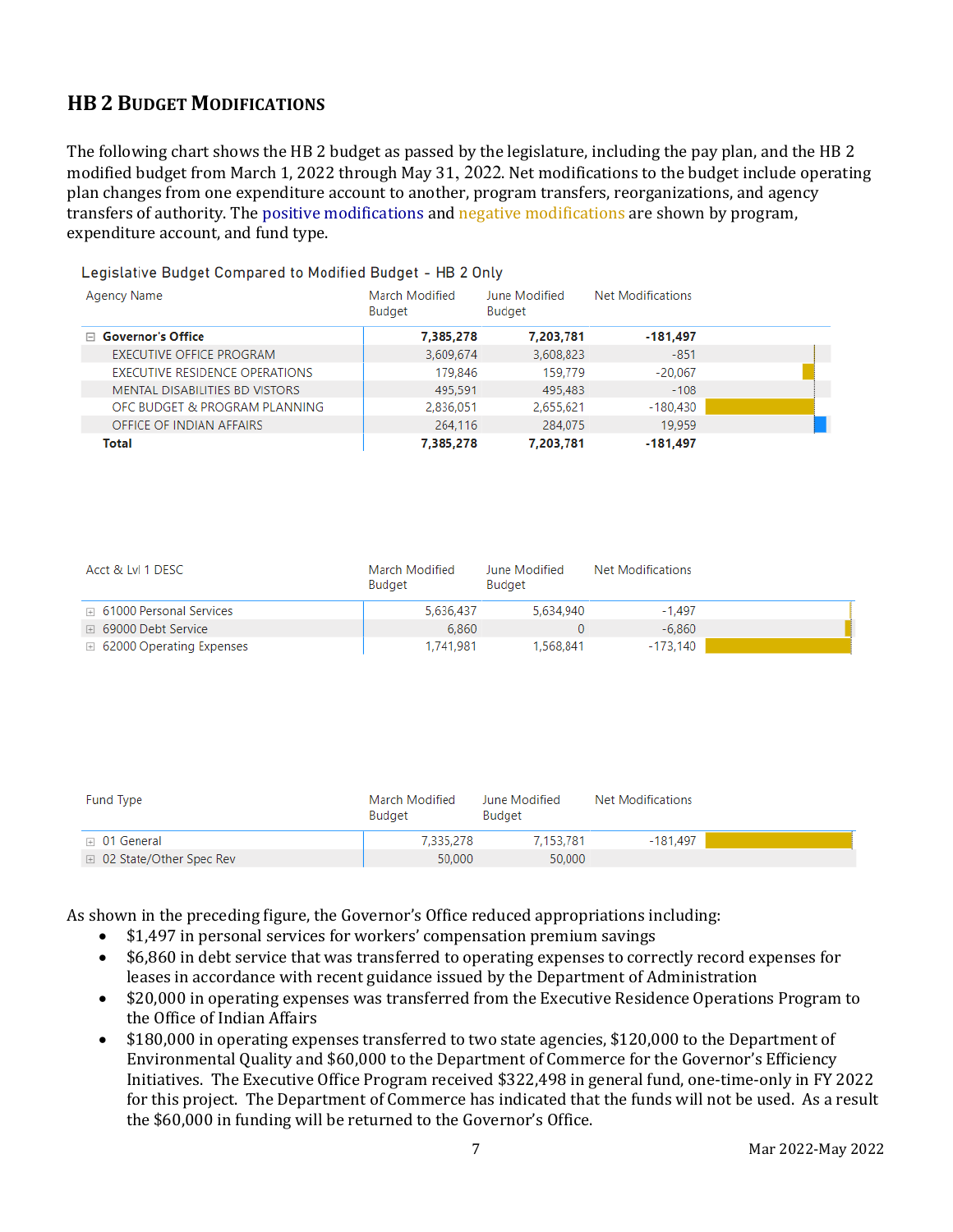# **HB 2 APPROPRIATION AUTHORITY**

The following chart shows the appropriated budget for the agency compared to expenditures through May 31, 2022.



General fund makes up 99.3% of the HB 2 modified budget supporting the Governor's Office while state special

5,564,700

77.2%

7,203,781

# **Personal Services**

**Total** 

Personal services make up 78.2% of the HB 2 modified budget for the Governor's Office, with \$4.5 million or 79.9% expended as of May 31, 2022.

The following chart shows the filled and vacant FTE within the agency as of May 1, 2022.

revenue generated from training fees provides for the remaining 0.7%.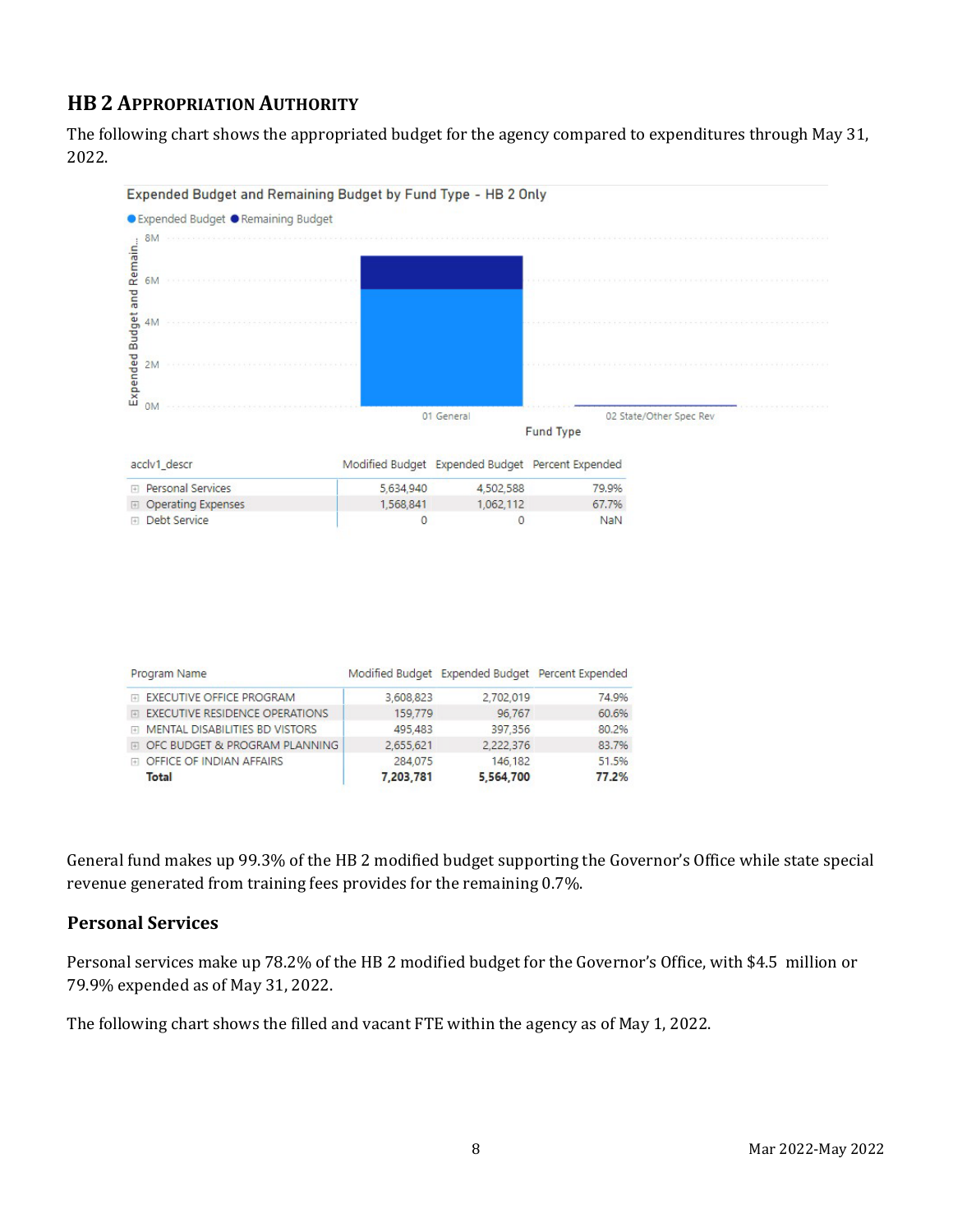

As shown, the Governor's Office had 14.8% of its HB 2 positions vacant as of May 1, 2022 including:

- 5.00 FTE or 20.0 % within the Executive Office Program
- 1.57 FTE or 100.0% within the Executive Residence Operations Program
- 1.00 FTE or 4.8% within the Office of Budget and Program Planning
- 0.50 FTE or 10.0% within the Mental Disabilities/Board of Visitors

Vacant positions include:

- Chief business development officer, and three policy specialists within the Office of Economic Development. This represents 80.0% of the positions budgeted for this function
- Cook and custodian in the Executive Residence Operations. The Governor is not currently residing in the Governor's Mansion as it is slated for renovations this biennium
- Budget analyst within the Office of Budget and Program Planning
- Administrative assistant in the Mental Disabilities and Board of Visitors

The Governor's Office has stated they have plans to fill additional positions later in the fiscal year.

# **Next Steps for Personal Services Reporting**

In upcoming Quarterly Financial Reports, the LFD will begin the process of a more comprehensive look at personal services. The LFD will compare two executive "snapshots" -- July 2020 and July 2022. The analysis will identify adjustments adopted by the legislature in 2021 and modifications made by the agencies, within the confines of budget law.

The September Quarterly Financial Report will provide the complete comparison from July 2020 to July 2022. Ultimately, the analysis will result in a description of all the components that will be part of the executive's decision package one (DP 1) 2025 biennium budget request. This work will prepare legislators for budget deliberations in the 2023 session. For a review of how DP 1 works and snapshot components, please read this [short brochure](https://montana.maps.arcgis.com/apps/Cascade/index.html?appid=23095fcf15754f4fb38b63c58a884b97) from 2019.